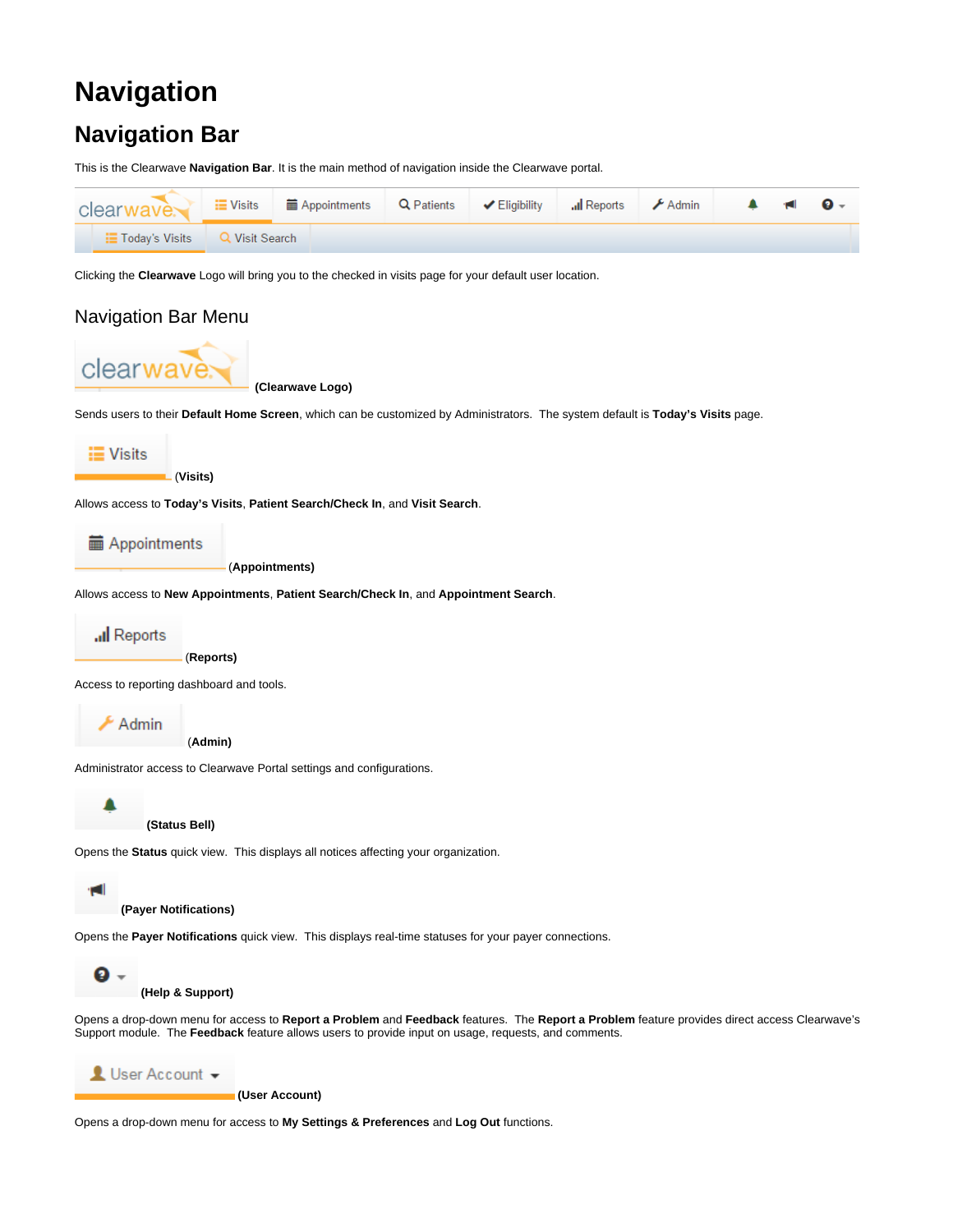## Status Bell

The **Status Bell** button opens the **Status** quick view. This displays all statuses affecting your organization.

## Payer Notifications

The **Payer Notifications** button opens the **Payer Notifications** quick view which display notifications for payers associated with your organization.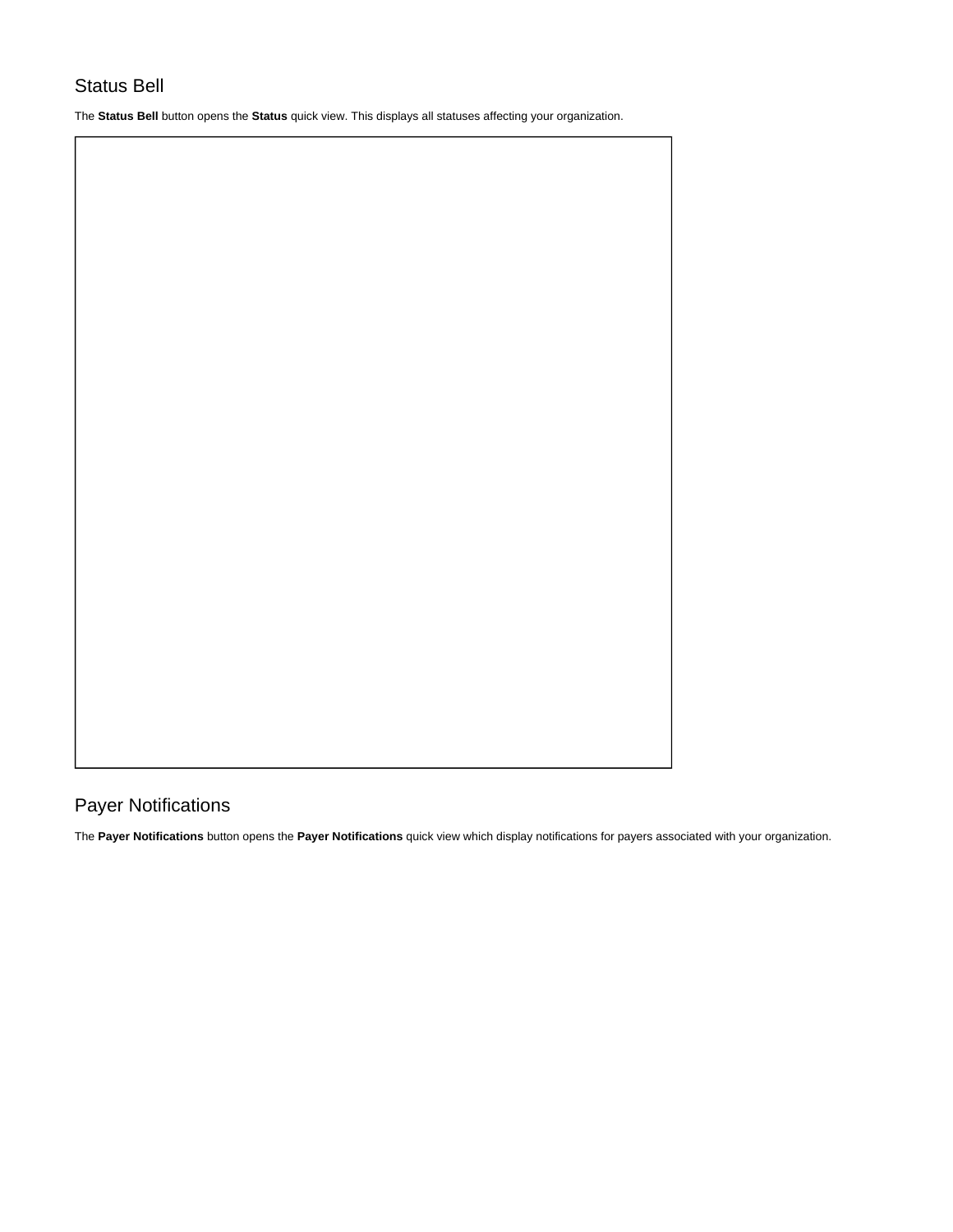

### Help and Support

The **Help and Support** drop-down menu allows you to pick from the following three options, **Release Notes**, **User's Guide**, and **Training Video**. The **Rele ase Notes** option will bring you to our current Clearwave Release page. The **User's Guide** option will bring you to the User's Guide page for documentation on how to use the Provider Portal (such as Navigation, Administrator Rights, and various other helpful items). For user convenience, when clicked, the **Training Video** option will begin a download of our Clearwave Provider Portal Training Video.



#### User Preferences

The **User Preferences** drop-down menu allows you to view your **personal settings & preferences** and **sign out**.